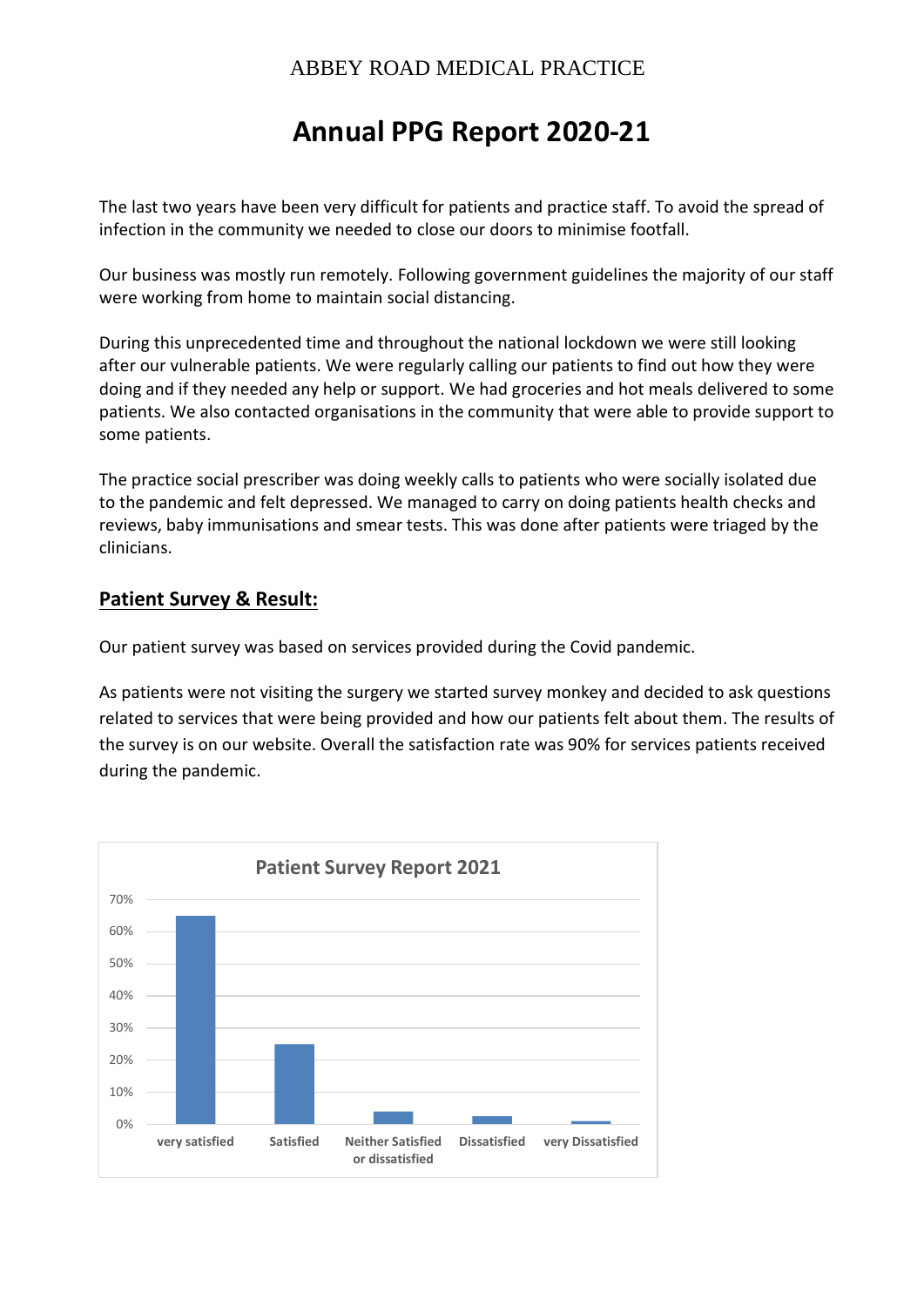### **Patient Complaint Review 2020**

In 2020 we received 12 complaints

This year we have received less formal and verbal complaints due to the pandemic. Because of the lockdown we had less demands for all services and reduced footfall. Our services were mostly run via telephone consultation and e-consultation.

Patients did not require secondary or community care referrals as these services were on hold for a long time. We had less patient interaction with the reception team, as all patient appointments were triaged by the clinical team.

#### **The total number of complaints is as follows:**



#### **Communication:**

Some patients have found that the communication with clinicians was not satisfactory as when they were requesting repeat prescriptions or any other meds/dressing, due to the pandemic as per practice policy we were directly sending it to their nominated pharmacies. This message was not correctly passed to the patients. Doctors were sending the prescriptions to their nominated pharmacy or local pharmacy.

During the consultation the doctor did not mention to the patient that the prescription was going to the local pharmacy. This was not communicated to the patient and was sent without consent.

On one occasion the patient complained that he should be receiving regular blood test forms but he was not and he needed to chase this up himself rather than the surgery contacting him.

#### **Action taken:**

The issue about nominating pharmacies has been discussed with all the clinicians and it was agreed that during the consultation they must explain to patients as to why they don't want patients to come to the surgery and their prescription needs to go to a nominated pharmacy. If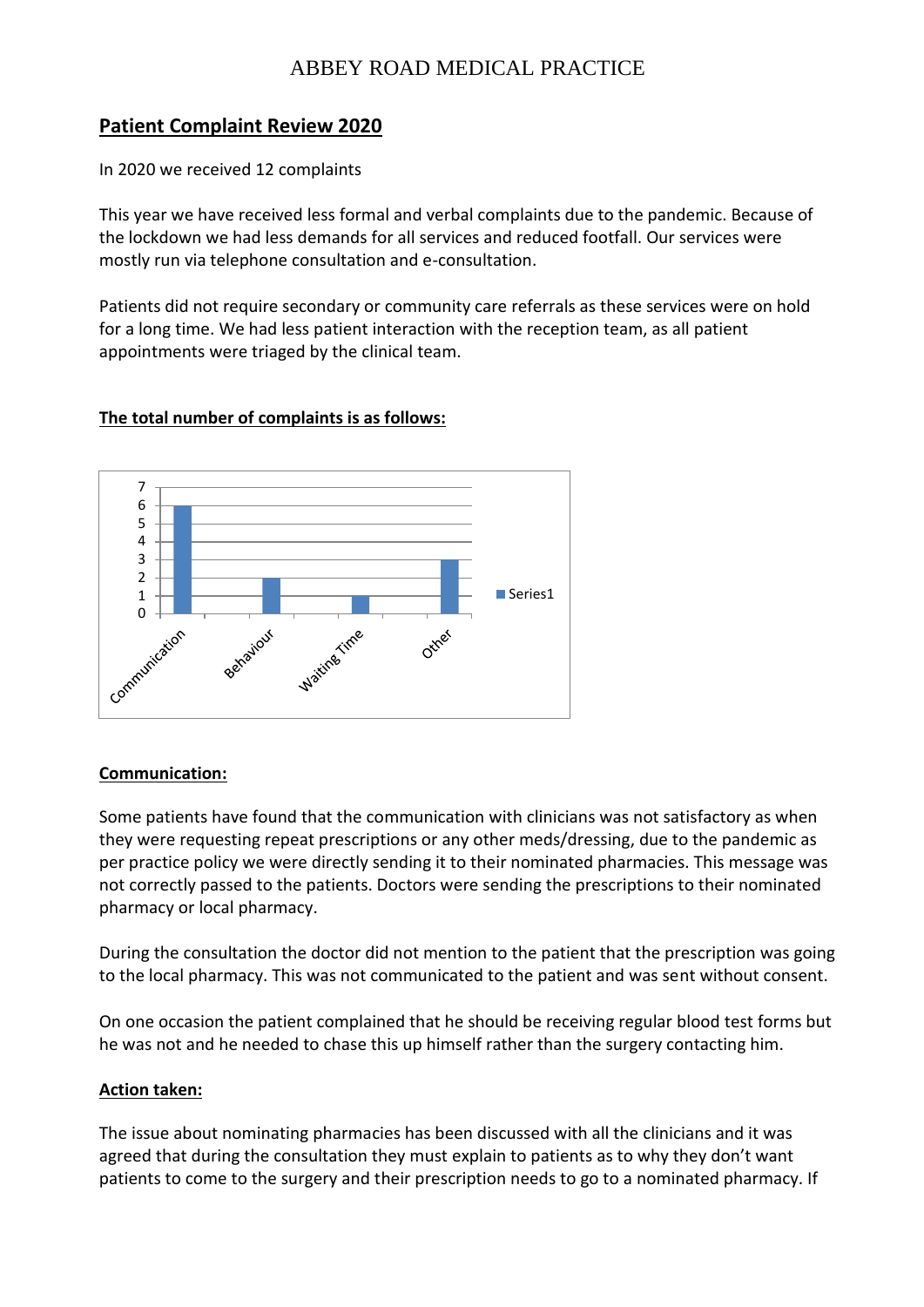they do not have a nominated pharmacy, the GP needs to get consent from the patient to send to the local or any other pharmacy. If this is not discussed during the telephone consultation then before sending to any pharmacy the GP is to task any admin staff to discuss or inform the patient.

For patients who are on regular monitoring of blood test, BP or ECG etc. doctors need to use diary entries. A designated member of staff will run a search on a monthly basis to find out who is due for follow up.

#### **Others:**

One complaint was about a 75 year old female patient who came to see the HCA in her flu clinic and to have her hypertension review. After getting the vaccination and her BP check done the patient went home and complained to her daughter that her BP was not taken and she was given the flu vaccination without her consent.

We have investigated the complaint and noticed from the HCA's consultation that everything was done with the consent of the patient.

#### **Actions:**

To avoid this type of confusion we agreed that we would give all patients coming to see the HCA for a review or vaccination, a tick chart of what they had done during the appointment.

When they go to the HCA's room she will tick off everything that was done during the appointment and give this to the patient.

Admin staff also needs to be polite while they are giving information to patients. We need to understand that nowadays patients have information available on the internet which can also cause confusion.

## **Patient's views from the comments & suggestions box and from patient web site (NHS Choices).**

We had some mixed reviews on our NHS choices website about how patients want more improvement in our practice communication.